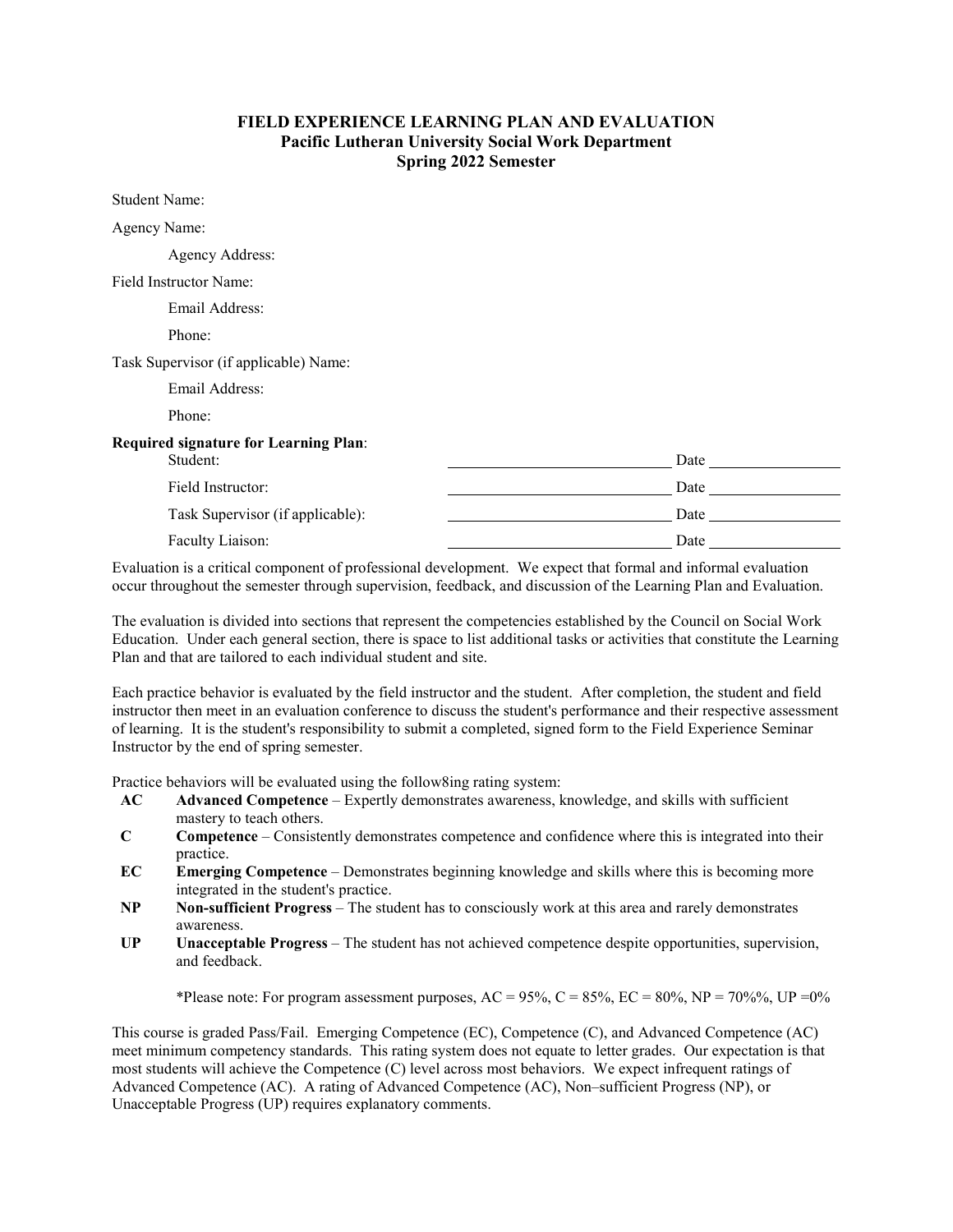#### **Competency 1:** Student demonstrates ethical and professional behavior. .

| Field Experience-Specific Learning Opportunities and Student<br>Activities                                                                   |               | AC. | EC | $\mathbf{I} \mathbf{I} \mathbf{P}$ |
|----------------------------------------------------------------------------------------------------------------------------------------------|---------------|-----|----|------------------------------------|
|                                                                                                                                              | Student       |     |    |                                    |
|                                                                                                                                              | F. Instructor |     |    |                                    |
| Makes ethical decisions by applying the standards of the NASW Code<br>of Ethics, relevant laws and regulations, models for ethical decision- | Student       |     |    |                                    |
| making, ethical conduct of research, and additional codes of ethics as<br>appropriate to context [1a]                                        | F. Instructor |     |    |                                    |
| Apply self-awareness and self- regulation to manage the influence of<br>personal biases and values in working with diverse clients and       | Student       |     |    |                                    |
| constituencies. [1b]                                                                                                                         | F. Instructor |     |    |                                    |
| Demonstrates professional demeanor in behavior; appearance; and                                                                              | Student       |     |    |                                    |
| oral, written, and electronic communication [1c]                                                                                             | F. Instructor |     |    |                                    |
| Uses supervision and consultation to guide professional judgement and                                                                        | Student       |     |    |                                    |
| behavior [1e]                                                                                                                                | F. Instructor |     |    |                                    |

**Comments are required for ratings of AC, NP, and UP:**

#### **Competency 2:** Student engages diversity and difference in practice.

| Field Experience-Specific Learning Opportunities and Student<br>Activities                                                              |               | AC | C | EC | <b>NP</b> | UP |
|-----------------------------------------------------------------------------------------------------------------------------------------|---------------|----|---|----|-----------|----|
|                                                                                                                                         | Student       |    |   |    |           |    |
|                                                                                                                                         | F. Instructor |    |   |    |           |    |
| Applies and communicates understanding of the importance of<br>diversity and difference in shaping life experiences in practice at the  | Student       |    |   |    |           |    |
| micro, mezzo and macro levels [2a]                                                                                                      | F. Instructor |    |   |    |           |    |
| Presents themselves as learners and engage clients and constituencies<br>as experts of their own experiences [2b]                       | Student       |    |   |    |           |    |
|                                                                                                                                         | F. Instructor |    |   |    |           |    |
| Applies self-awareness and self-regulation to manage the influence of<br>personal biases and values in working with diverse clients and | Student       |    |   |    |           |    |
| constituencies [2c]                                                                                                                     | F. Instructor |    |   |    |           |    |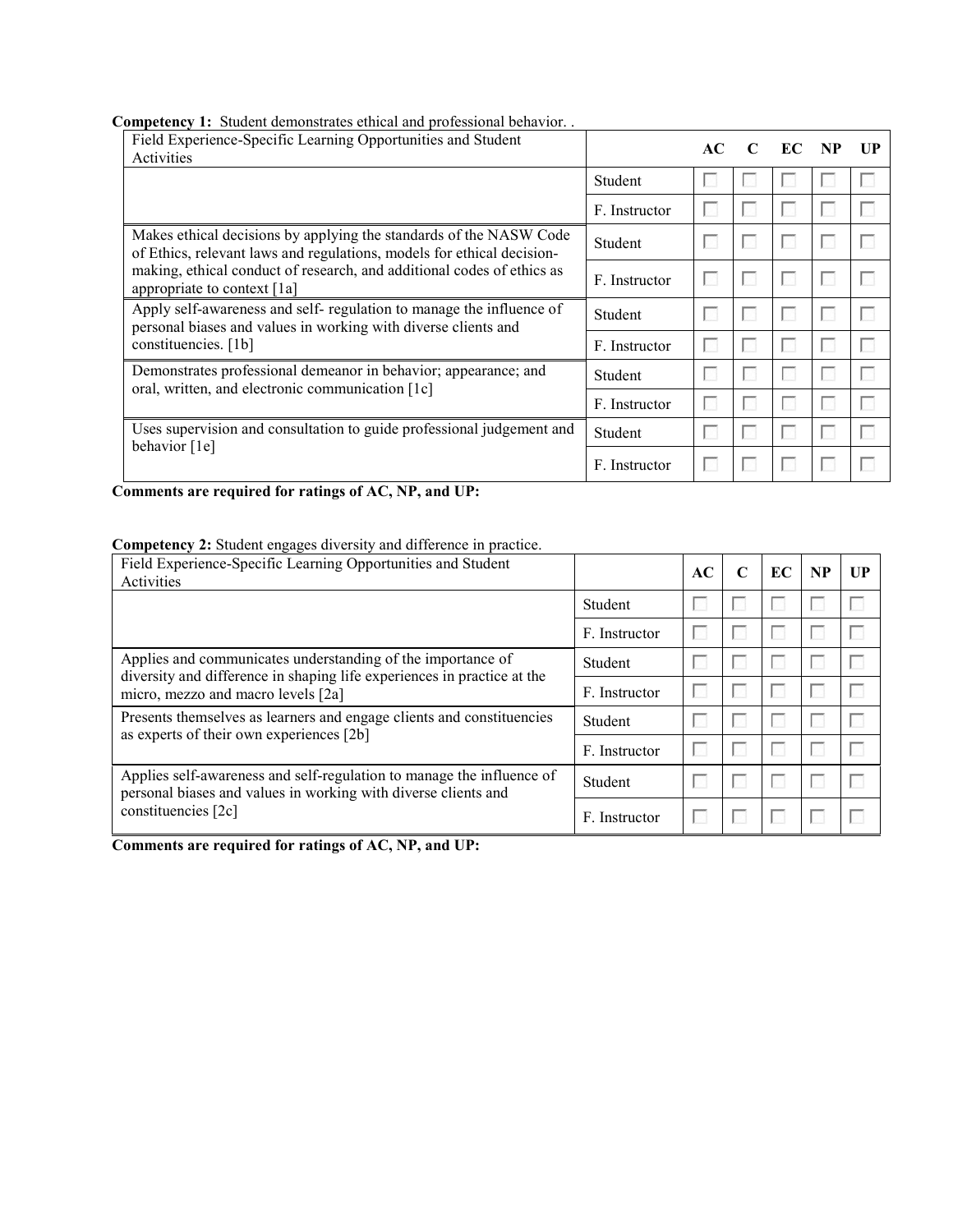| Field Experience-Specific Learning Opportunities and Student<br>Activities |               | AC | C | EC | <b>NP</b> | UP |
|----------------------------------------------------------------------------|---------------|----|---|----|-----------|----|
|                                                                            | Student       |    |   |    |           |    |
|                                                                            | F. Instructor |    |   |    |           |    |
| Apply understanding of justice to advocate for human rights at             | Student       |    |   |    |           |    |
| individual and systems levels [3a]                                         | F. Instructor |    |   |    |           |    |
| Engage in practices that advance social, economic and environmental        | Student       |    |   |    |           |    |
| justice [3b]                                                               | F. Instructor |    |   |    |           |    |

**Competency3:** Student advances human rights and social, economic and environmental justice.

**Comments are required for ratings of AC, NP, and UP:**

## **Competency 4:** Student engages in practice-informed research and research-informed practice.

| Field Experience-Specific Learning Opportunities and Student<br>Activities |               | AC | $\mathbf C$ | EC | <b>NP</b> | UP             |
|----------------------------------------------------------------------------|---------------|----|-------------|----|-----------|----------------|
|                                                                            | Student       |    |             |    |           | <b>A</b>       |
|                                                                            | F. Instructor |    |             |    |           |                |
|                                                                            | Student       |    |             |    |           | L.             |
|                                                                            | F. Instructor |    |             |    | L.        | I.             |
|                                                                            | Student       |    |             |    |           | L.             |
|                                                                            | F. Instructor |    |             |    |           | $\mathbb{R}^n$ |
| Use practice experience and theory to inform scientific inquiry and        | Student       |    |             |    |           |                |
| research [4a]                                                              | F. Instructor |    |             |    |           |                |
| Use and translate research evidence to inform and improve practice,        | Student       |    |             |    |           |                |
| policy and service delivery [4c]                                           | F. Instructor |    |             |    |           |                |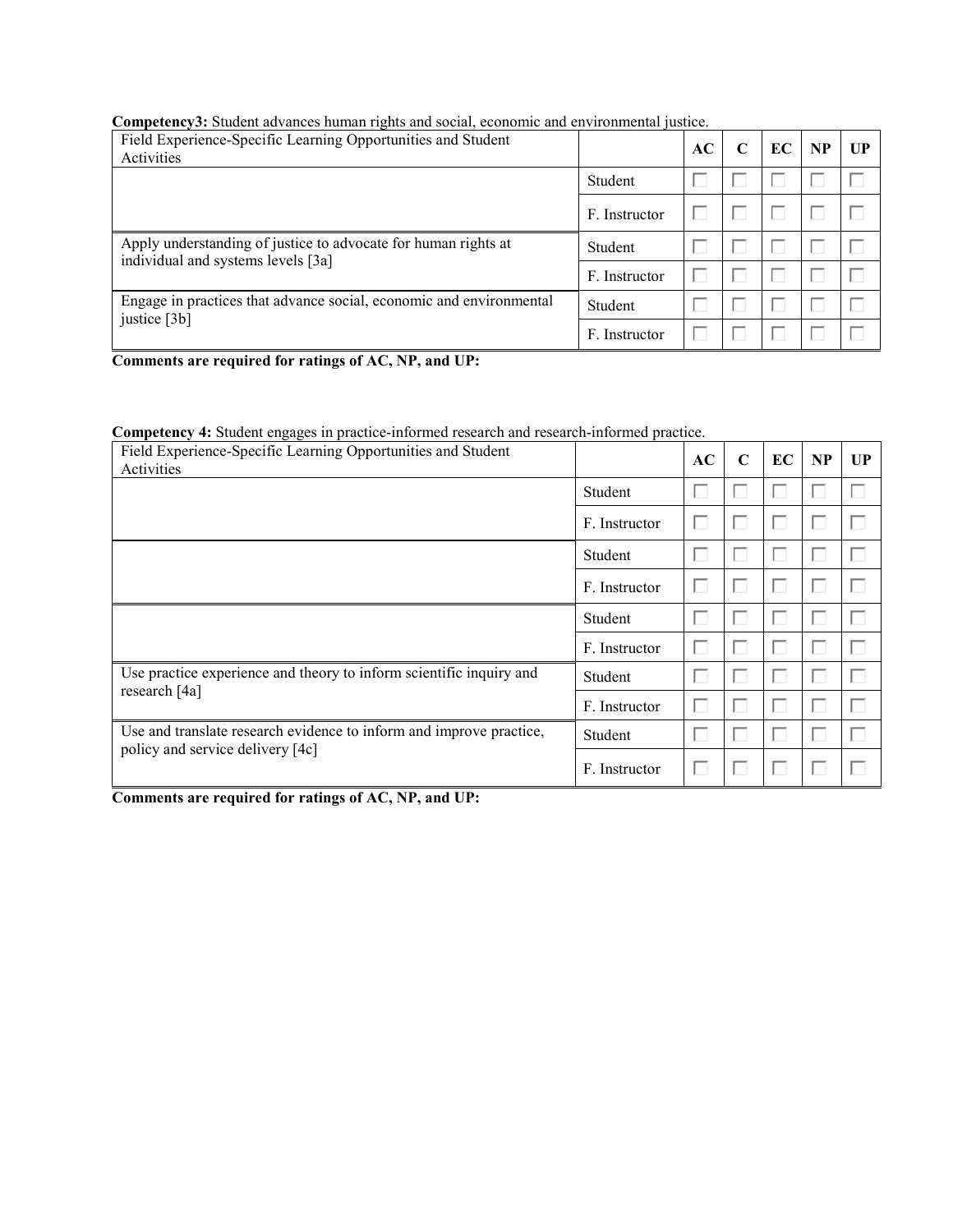## **Competency 5:** Student engages in policy practice

| Field Experience-Specific Learning Opportunities and Student<br>Activities                                     |               | AC | EC | <b>NP</b> | UP |
|----------------------------------------------------------------------------------------------------------------|---------------|----|----|-----------|----|
|                                                                                                                | Student       |    |    |           |    |
|                                                                                                                | F. Instructor |    |    |           |    |
| Assesses how social welfare and economic policies impact the<br>delivery of and access to social services [5b] | Student       |    |    |           |    |
|                                                                                                                | F. Instructor |    |    |           |    |

**Comments are required for ratings of AC, NP, and UP:**

## **Competency 6:** Student engages with individuals, families, groups, organizations and communities.

| Field Experience-Specific Learning Opportunities and Student<br>Activities                                         |               | AC | EC | <b>NP</b> | UP |
|--------------------------------------------------------------------------------------------------------------------|---------------|----|----|-----------|----|
|                                                                                                                    | Student       |    |    |           |    |
|                                                                                                                    | F. Instructor |    |    |           |    |
| Uses empathy, reflection and interpersonal skills to effectively engage<br>diverse clients and constituencies [6b] | Student       |    |    |           |    |
|                                                                                                                    | F. Instructor |    |    |           |    |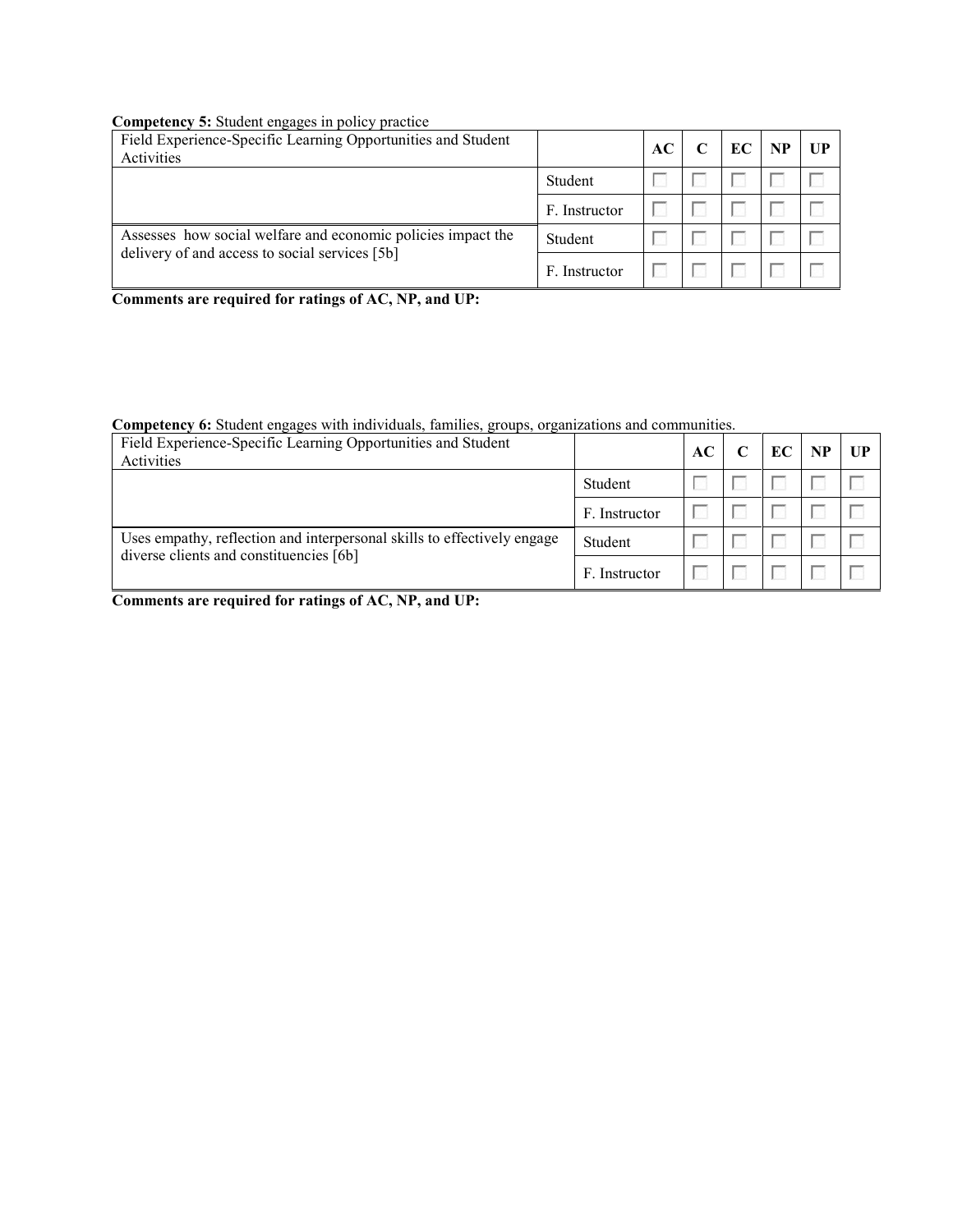# **Competency 7:** . Student assesses individuals, families, groups, organizations and communities.

| Field Experience-Specific Learning Opportunities and Student<br>Activities                                                                   |               | AC | C | EC | <b>NP</b> | UP |
|----------------------------------------------------------------------------------------------------------------------------------------------|---------------|----|---|----|-----------|----|
|                                                                                                                                              | Student       |    |   |    |           |    |
|                                                                                                                                              | F. Instructor |    |   |    |           |    |
|                                                                                                                                              | Student       |    |   |    |           |    |
|                                                                                                                                              | F. Instructor |    |   |    |           |    |
| Develops mutually agreed-on intervention goals and objectives based<br>on the critical assessment of strengths, needs, and challenges within | Student       |    |   |    |           |    |
| clients and constituencies [7c]                                                                                                              | F. Instructor |    |   |    |           |    |
| Selects appropriate intervention strategies based on the assessment,<br>research knowledge, and values and preferences of clients and        | Student       |    |   |    |           |    |
| constituencies [7d]                                                                                                                          | F. Instructor |    |   |    |           |    |

**Comments are required for ratings of AC, NP, and UP:**

# **Competency 8: Student intervenes with individuals, families, groups, organizations and communities.**

| Field Experience-Specific Learning Opportunities and Student<br>Activities |               | AC | C | EC | <b>NP</b> | UP |
|----------------------------------------------------------------------------|---------------|----|---|----|-----------|----|
|                                                                            | Student       |    |   |    |           |    |
|                                                                            | F. Instructor |    |   |    |           |    |
| Uses inter-professional collaboration as appropriate to achieve            | Student       |    |   |    |           |    |
| beneficial practice outcomes [8c]                                          | F. Instructor |    |   |    |           |    |
| Negotiates, mediates, and advocates with and on behalf of diverse          | Student       |    |   |    |           |    |
| clients and constituencies [8d]                                            | F. Instructor |    |   |    |           |    |
| Facilitates effective transitions and endings that advance mutually        | Student       |    |   |    |           | l. |
| agreed upon goals [8e]                                                     | F. Instructor |    |   |    |           |    |